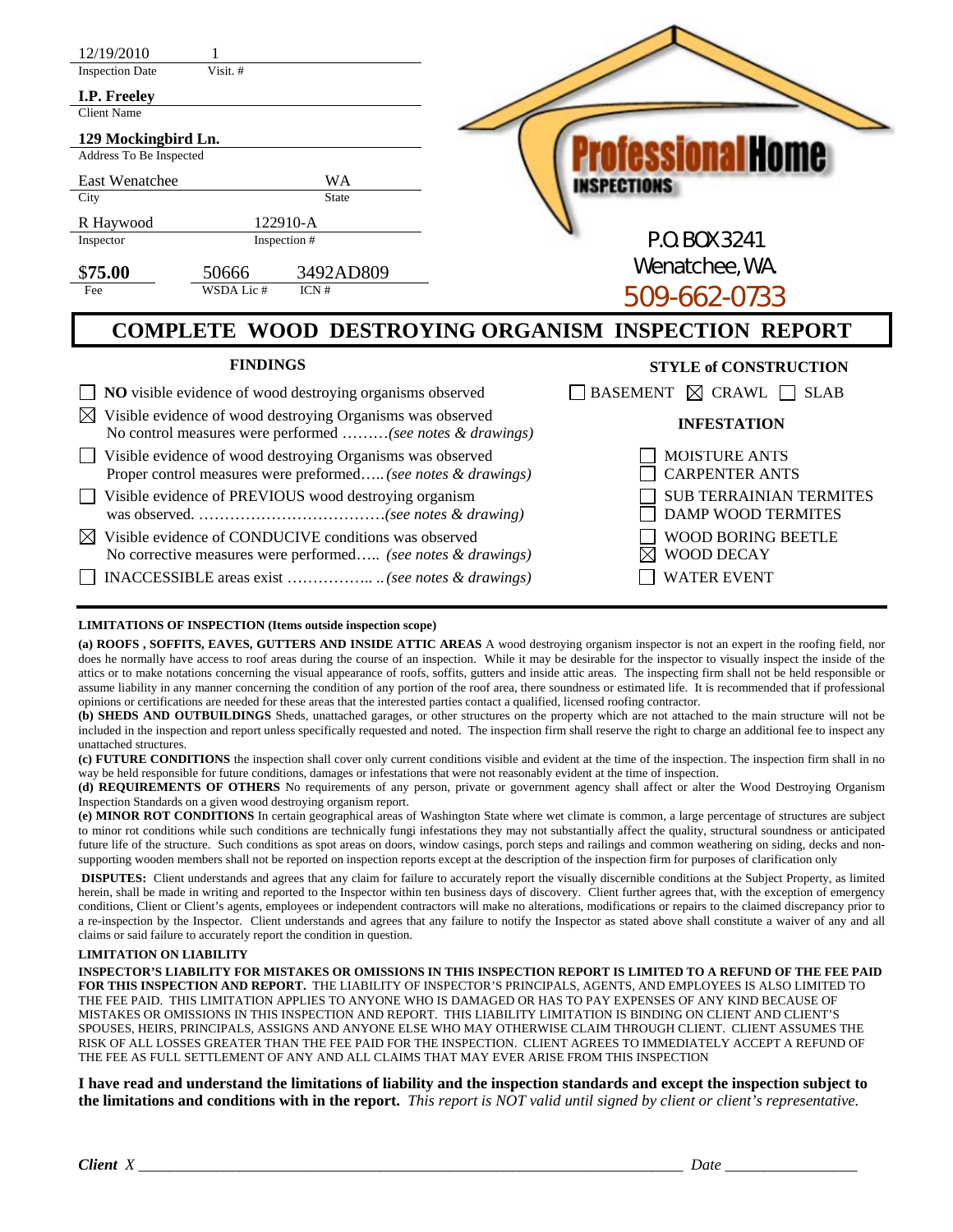## **WOOD DESTROYING ORGANISM INSPECTION STANDARDS**

**WAC 16-228-2005 Wood destroying organism inspections and reporting criteria.** All persons required to be licensed to conduct wood destroying organism (WDO) inspections must comply with the rules set forth in this chapter.

(1) **Purpose:** This section will define terms associated with WDO inspections, identify the types of and specify the uses for WDO inspections and reports, and establish minimum rules under which WDO inspections must be conducted and reports written in the state of Washington.

(2) **Definitions:** The definitions set forth in this section must apply throughout unless the context otherwise requires. Definitions contained in this section are nonexclusive to other uses in expanded or contracted form found elsewhere in the RCW or the Washington Administrative Code (WAC).

(a) *Accessible areas*: Areas typically and routinely visible by normal access.

(b) *Conducive debris*: Cellulose or non-cellulose material that provides no structural support but can be a source of food or provide a habitat for WDOs. This definition includes, but is not limited to, tree roots, stumps, form boards, scrap wood, paper, wood product, paper product, or other natural or manufactured product.

(c) *Complete wood destroying organism inspection:* Inspection for the purpose of determining evidence of infestation, damage, or conducive conditions as part of the transfer, exchange, or refinancing of any structure in Washington State. Complete WDO inspections must also include any WDO inspection that is conducted as the result of telephone solicitation by an inspection, pest control, or other business, even if the inspection would fall within the definition of a specific WDO inspection.

(d) *Conducive conditions:* Conditions that may lead to or enhance an infestation of WDOs.

(e) Detached structure: Separate structure that is not physically connected to the subject structure by a foundation or roof system.

(f) *Earth:* Includes, but is not limited to, soil, decorative bark, gravel, rock, or other landscape materials.

(g) *Excluded area:* Area not inspected and therefore, not included in a WDO inspection.

(h) *Frass:* Specifically, solid larval insect excrement, but can include by-products of insect feeding or tunneling activity in wood or insulation materials.

(i) *Inaccessible areas:* Parts of a structure that cannot be inspected without excavation or the physical removal of objects are inaccessible and may be subject to infestation by WDOs. Such areas include, but are not limited to, wall voids, spaces between floors, areas concealed by insulation, substructures with clearances less than eighteen inches between unimproved ground and wood joists or the bottom of wood structural floors without joists or, less than twelve inches between unimproved ground and wood girders, substructures with insufficient clearance between structural members and/or ducts and piping and the finished grade to permit passage by an inspector for the purposes of a WDO inspection, floors beneath coverings, sleeper floors, areas concealed by furniture, appliances, and/or personal possessions, exterior wood decks with less than a five-foot clearance, locked rooms, or areas that imperil the health or safety of the inspector. These rules will not require inspectors to make extraordinary efforts to gain access to areas deemed inaccessible by the inspector. Inaccessible areas are, by their nature, excluded from the inspection.

(j) *Inadequate ventilation:* Condition promoting the retention of excessive moisture in substructures or other confined spaces and identified by, but not limited to, the presence of metal rust, condensation, mold, mildew, or fungal growth.

(k) *Specific wood destroying organism inspection*: Inspection of a structure for purposes of identifying or verifying evidence of an infestation of WDOs prior to pest management activities.

(l) *Person* is defined as any individual, partnership, association, corporation, or organized group of persons whether or not incorporated.

(m) *Structure:* A single building that includes any exterior attached decks, walks, stairways, or porches. For the purposes of this definition, entry and exit decks to manufactured homes are considered to be a part of the structure.

(n) *Wood:* Any material used in a structure that can be damaged by WDOs.

(o) *Wood destroying organism*: Insects or fungi that will consume, excavate, develop in, or otherwise modify the integrity of wood or wood products. For the purposes of this section, WDOs include, but are not limited to, carpenter ants, moisture ants, subterranean termites, damp wood termites, beetles in the family Anobiidae, and wood decay fungi (wood rot).

(p) *Wood destroying organism inspection:* The service of inspecting a building for the presence of WDOs, their damage, or conducive conditions leading to their development. For purposes of these rules, a WDO inspection must be defined as either a "complete WDO inspection" or a "specific WDO inspection."

(q) *Wood destroying organism inspection report:* The written opinion of an inspector licensed by the WSDA and based upon what was visible and evident at the time of an inspection.

(r) *WSDA*: Washington state department of agriculture.

See Also: WAC-228-2035 / WAC-228-2045 for additional WSDA inspection guidelines.

**NOTE: A drawing is required for reports stating issues. Drawings if not included, will be available upon request**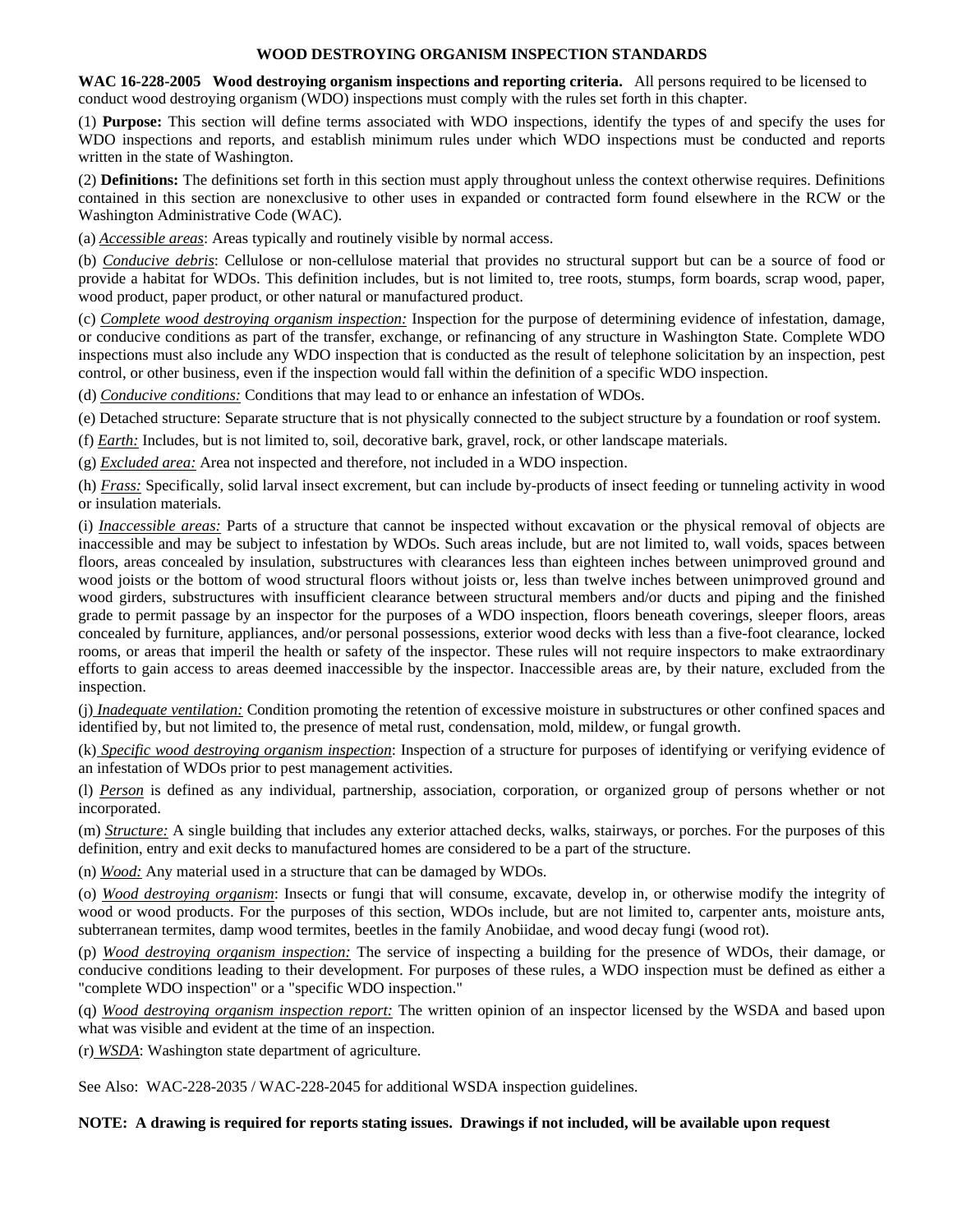## FINDINGS

**Note, NO additional inspection will be performed or required, unless requested by client or client's representative. Requested re-inspections will be limited to a visual inspection ONLY. Neither the inspector nor the inspection firm will evaluate or warrant the quality of workmanship, the compliance with any applicable building codes or the suitability for use of any repairs, correction or treatments recommended with this report. Additional conditions revealed during the performance of any recommendation, are outside the scope of this inspection. The inspection firm holds out the right to charge a re-inspection fee.** 

CONDITION: Moderate to excessive rot / deterioration at entire perimeter fascia and soffit. Further evaluaiton for extent of deterioration is needed.

REMEDY: Remove damaged material as needed and replace. Verify extent of damage and effects on surrounding components not visible at time of inspection. Add ventilation to the soffit (minimum 2 vents per side)

CONDITION: Clear Poly at Crawl Space

REMEDY: Replace clear poly (remove) with 6 mil black per code.

CONDTION: Level of grade at Crawl Vents at perimeter and base of access at Crawl Entry

REMDY: Lower grade, add wells at perimeter vents to allow  $4 - 6$ " of clearance from soil. Lower grade at crawl space entry at or below footing height. Update / re-enforce well of crawl access to limit current erosion of soil and moisture transmission to crawl space

CONDITION: Inaccessible area under laundry / master bedroom, bathroom

REMEDY: Monitor - This area is assumed to be a SLEEPER FLOOR. Wood floor built over existing slab of converted garage. While this is a common application, construction details are NOT visible to inspection. No visual concerns were noted, no work orders assigned for this location (see drawing) Buyer should be aware of detail and monitor for any visible changes. Note, the area is a concealed space and does NOT have ventilation, typical to design.

MONITOR: Wood in contact with concrete noted at front entry landing. No visible deterioration. This detail is conducive to rot / deterioration, but is typical to the age / style of home / construction. Area should be monitored, paint / finishes kept in good condition.